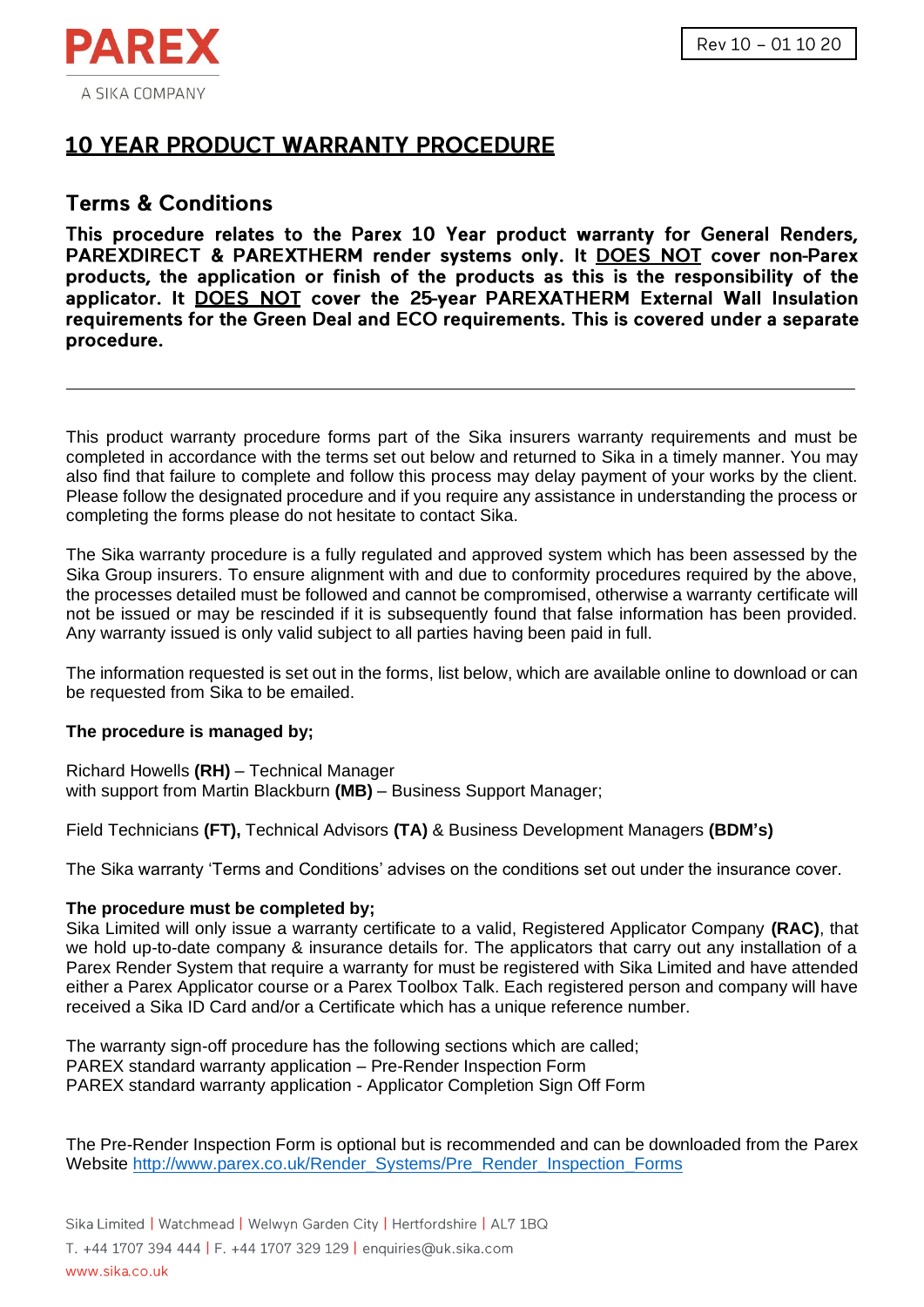Rev 10 - 01 10 20



- **ALL** projects will require a combined Parex specification and method statement to be issued and is a pre-requisite when a warranty is required. If you do not have these please **do not** start the project without it, obtain the specification from Sika Limited first. To obtain a specification, contact your local Parex **BDM.** They will require the following information;
	- $\circ$  What is the substrate e.g. Concrete blockwork, Painted render on concrete blockwork etc.
	- o What render system is being applied
	- o Full project address and post code
	- o Your name and company details
	- o Clients/contractor/architect names
	- o Photographs or drawings are always useful of the project

#### **Pre-Render Inspection Form**

Though not a compulsory requirement, this form is designed to act as an aide-memoire for the **RAC** and for **BDM's** to assist them when inspecting properties and is a particularly useful form as the information contained assists the **RAC** to check and ensure the substrate and preparation works are in accordance with good practice and Sika Limited requirements.

The form may also assist the **RAC** from being pressurised into applying to sub-standard substrates or when there are specific needs that require remedial works first. Should the applicator suffer some undue pressure to proceed when they feel they should not, they also have access to the support of Sika Limited staff **(BDM's, FT** or **TA)** to assist if this is deemed required.

The form has a signatory requirement that generally provides an element of control, preventing applications being completed to unsuitable substrates or due to other primary factors which would affect the overall installation. If the client or its representative chooses to sign and insists on an application being conducted against the advice given, the transfer of liability is taken away from the **RAC** and Sika Limited, directly onto the primary party or perhaps a main contractor and would potentially prevent a warranty being issued. In cases where the substrate is defective and the client and/or its representative refuses to sign but insists on the application proceeding Sika can refuse to issue a warranty or in cases where we are subsequently notified Sika reserves the right to withdraw the warranty with immediate effect irrespective of any costs that may have been incurred by third parties.

**NOTE FOR APPLICATORS** – We suggest that you avoid being forced into applying onto an unsuitable substrate – if you require support to justify your reasons please contact Sika Limited and we will assist where we can. We will not however accept any form of liability for possible delays, additional costs that may be implied or caused. This service is provided as part of our on-going customer service care and support.

## **Material and Design Warranty Application**

This is the warranty check list for each system application which covers all related requirements. The warranty forms available are;

GENERAL RENDERS – MASONRY – WARRANTY PAREXDIRECT - DURISOL & VELOX WARRANTY PAREXDIRECT - MASONRY – GENERAL RENDERS – WARRANTY PAREXDIRECT - TIMBER AND STEEL FRAME – WARRANTY PAREXDIRECT - Multiple properties - Warranty supplementary form PAREXTHERM - DURISOL & VELOX - WARRANTY PAREXTHERM - RETROFIT - WARRANTY PAREXTHERM - TIMBER AND STEEL FRAME – WARRANTY PAREXTHERM - Multiple properties - Warranty supplementary form If your requirements are not met with any of the above, then please advise Sika.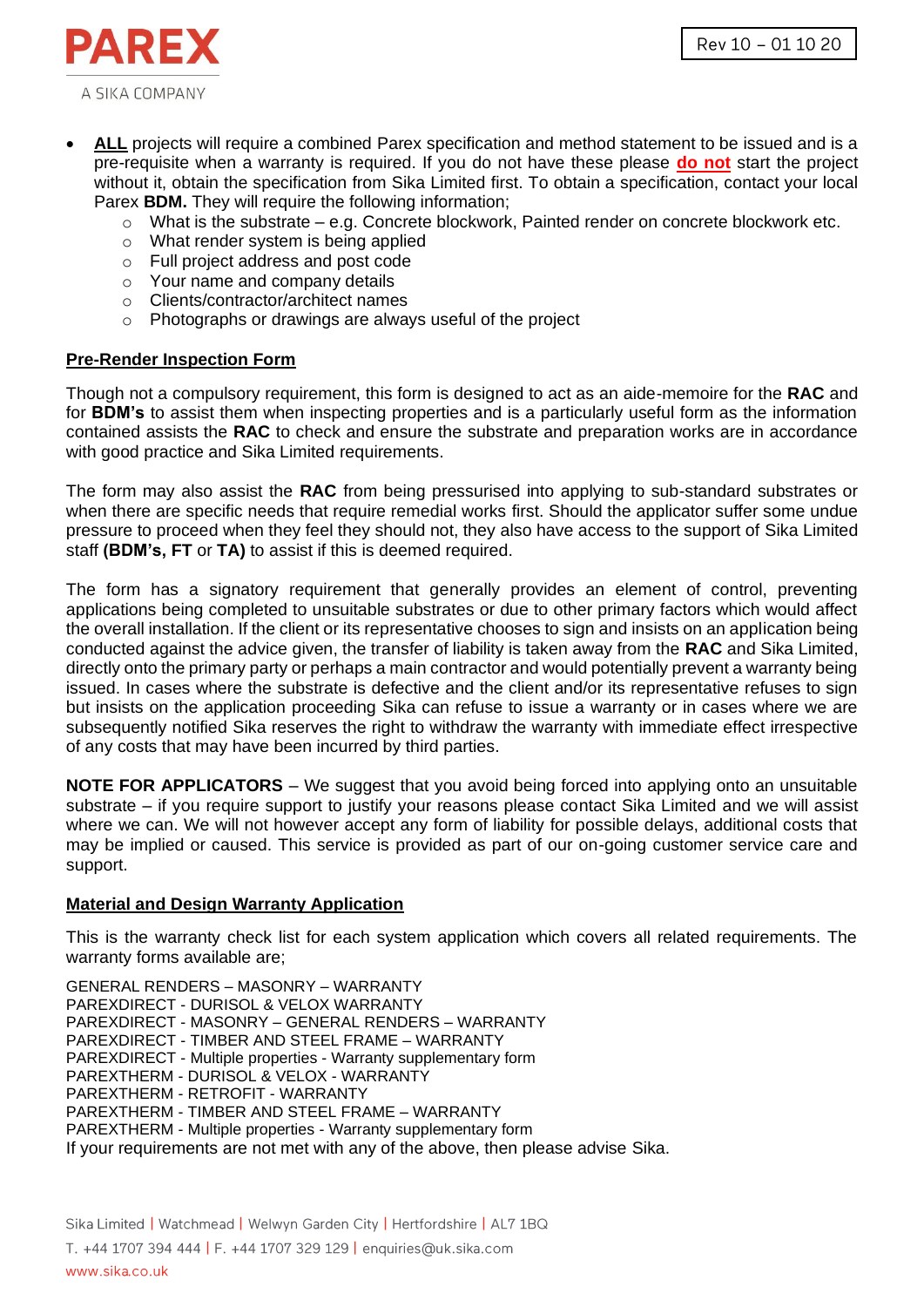

Each form has a sequence of boxes that require completion and at the end of each form there are three signatory boxes that need to be completed by the **RAC**, the client/main contractor and Sika Limited. On the Retrofit version, there is an additional box for the homeowner.

The sign off requirements is there to ensure all parties are content that the works have been completed satisfactorily.

As part of the sign off remit, the Warranty Application form clearly state the following information to ensure that all parties are treated fairly.

*"The above sign off is issued on the assumption that all the above details are correct and true. It is not an exhaustive list and Sika is unable to take responsibility for information that is incorrect, which may then render the sign off null and void. Please Note: Sika's preference is to ensure where possible that all applications are completed in a professional and workmanlike manner and that all parties are treated in a fair and reasonable way. At the same time, we would also expect that for this professionalism, applicators/distributors/manufacturers receive payment in full before any warranty is issued. Should there be any difficulties being encountered regarding the above, Sika may be able to offer some advice or support. If a warranty has been issued and we are then subsequently notified that full payment has not been received by any of these parties, any warranty implied or issued may become null and void – if in doubt please contact Sika for clarification."*

The completed form then needs to be returned to Sika Limited. Upon receipt of a correctly completed form, Sika will arrange to visit the site/property/properties<sup>\*</sup> and check the works have been completed in accordance with the required specification. For large projects requiring multiple visits, this will generally be agreed between the parties involved to ensure that all stages of the process are checked accordingly to meet the requirements of the warranty sign-off procedures. Once the form is signed off by a representative of Sika Limited, all the relevant documents/paperwork required to complete the warranty process are collated and recorded. Subject to complying with the above a Sika Warranty Certificate will be issued (a copy of the certificate is shown on the next page).

*\* Please note: Sika is not responsible for the quality of the installation or aesthetic finish, as this is the role and responsibility of the applicator company to ensure they produce a quality finish. Sika is unable to inspect all applications but can offer advice beforehand if required or may make comment if we feel the quality of finish is below standard, but this will generally not prevent the warranty being issued if the application is technically correct. However, Sika is unable to defend poor application if the property owner / client raise the point and we concur with their findings. We may notify the application company of our findings and reserve the right not to issue the warranty until a satisfactory conclusion is found. We also reserve the right to withdraw the warranty should it become apparent later, an installation is not in accordance with good application procedures. As a guide, render finishes need to be level and lined, flat, free from defects and marks, with an even texture obtained, with neat, undamaged edges and corners throughout. Customers must however also appreciate and accept render is a natural product, which is hand finished and will by default not provide totally perfect finishes. This is the inherent appeal of a natural product.*

#### **Notification period**

**Pre-Render Inspection Form.** This form is optional but is recommended and should be sent with Applicator Completion Sign Off Form

**Material and Design Warranty Application Form.** This form should be sent to Sika Limited and will generally require a minimum two-week notification period to visit the project however this in practice will generally be a shorter period but to assist please endeavour to provide as much notice as possible. For large projects requiring multiple visits, this will generally be agreed between the parties involved to ensure that all stages of the process are checked accordingly to meet the requirements of the warranty sign-off procedures.

Sika Limited | Watchmead | Welwyn Garden City | Hertfordshire | AL7 1BQ T. +44 1707 394 444 | F. +44 1707 329 129 | enquiries@uk.sika.com www.sika.co.uk